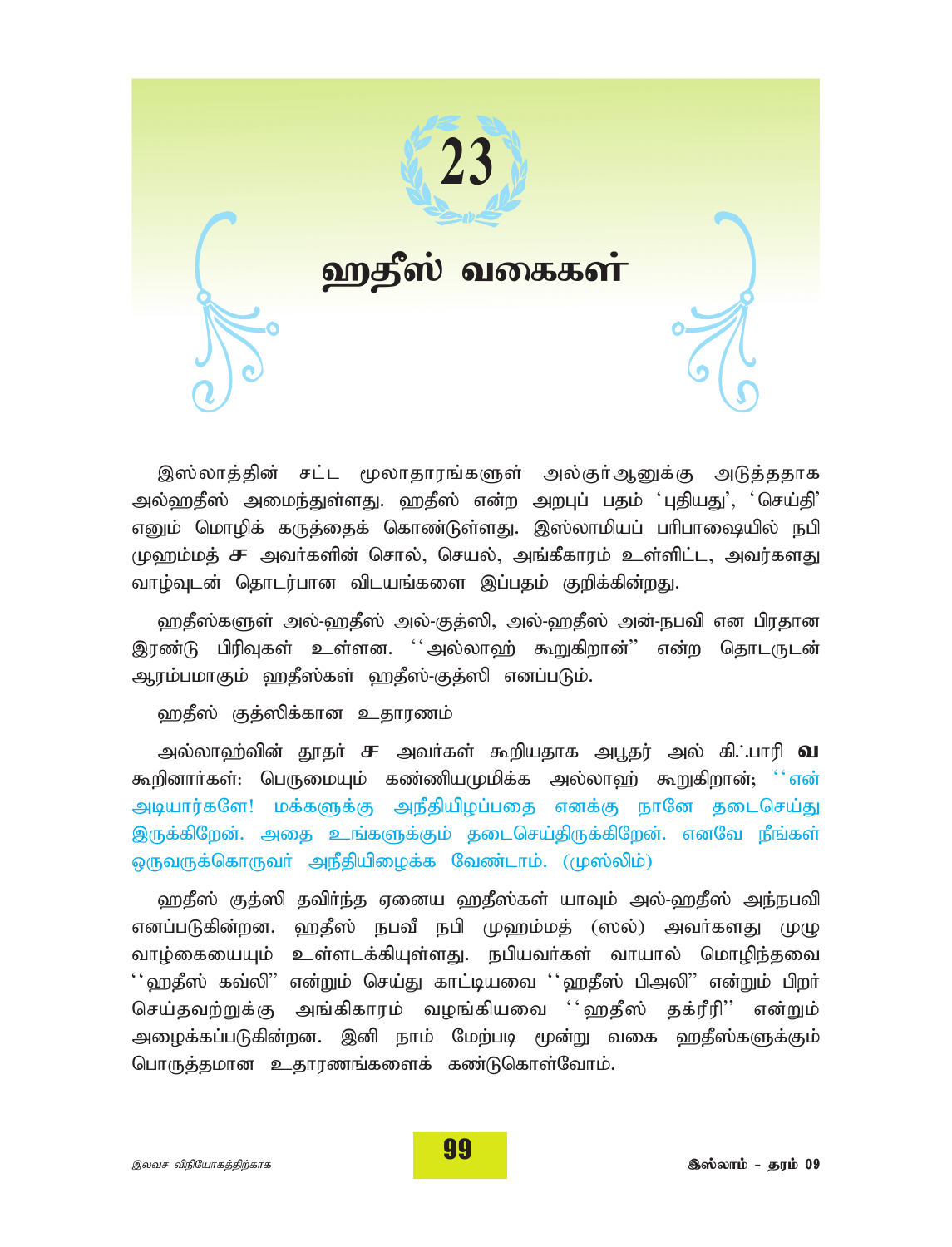### ஹதீஸ் கவ்லி

*u]\_y;* r *mtHfs; \$wpajhf mG+`{iwuh* t *mwptpf;fpd;whHfs;*

 $^{\prime\prime}$ அல்லாஹ்வையும் மறுமை நாளையும் நம்பியவர் பேசினால் நல்லதை (நன்மையை)ப் பேசட்டும். இன்றேல் மௌனம் சாதிக்கட்டும்" (புஹாரி-*K]ypk;).*

#### ஹதீஸ் பிஅலி

*Map\h* t *mwptpf;fpd;whHfs; u]\_y;* r *mtHfs;> jhd; kuzpf;Fk;* வரை ரமழானின் இறுதிப் பத்தில் இ∴்திகாப் இருந்துள்ளார்கள். (புஹாரி)

## ஹதீஸ் தக்ரீரி

காலித் இப்னு வலீத் **வ** அவர்கள் அறிவிக்கிறார்கள்: ''ஒருமுறை நபி **சு** அவர்களுக்கு உடும்புக் கறி பரிமாறப்பட்டது. ஆயினும் அன்னார் அதனை உட்கொள்ளவில்லை. இதனை அவதானித்த ஸஹாபாக்கள்  $\underline{\text{o}}$ டும்பு மாமிசம் உண்பது ஹராமானதா? என நபி **சு** அவர்களை வினவினர். அதற்கு நபி **சு** அவர்கள் இது எமது ஊரில் இல்லாததால் இதனைச் சாப்பிடப் பிரியமில்லாதிருக்கின்றது என்றார்கள். (புஹாரி, *K];ypk;) ,q;F egp* r *mtu;fs; jhd; rhg;gplhjNghJk; gpwu;* சாப்பிடுவதை அங்கீகரித்துள்ளார்கள்.

மேலும் நாம் இந்த வகுப்பில் ஹதீஸ்களோடு தொடர்புடைய, எமது வழக்கில் இருக்கின்ற சில பிரயோகங்களைப் பற்றிச் சிறிது அறிந்துகொள்வோம்.

#### ஹதீஸ் முதவாதிர்

ஸ்ஹபாக்கள், தாபிஈன்களுள் அதிகமான அறிவிப்பாளர்களால் (ராவி) ரிவாயத் செய்யப்பட்ட **ஹதீஸ்களை 'ஹதீஸ் முதவாகிர்' என்பர். இவை அல்-குர்ஆ**னுக்கு அடுத்த நிலையில் ஆதாரமாகக் கொள்ளப்படும்.

#### ஹதீஸ் ஆஹாத்

*Kjthjpuhd `jP];fSf;Fupa tpjpKiwfSf;F cl;glhjit M`hj; vdg;gLfpd;wd. `jP]; M`hj; Fiwe;j vz;zpf;ifapyhd uhtpfshy;* அறிவிப்புச் செய்யப்பட்டவைகளாகும்.

ஆஹாதான ஹதீஸ்கள் எடுத்த எடுப்பிலேயே ஏற்றுக்கொள்ளப்படுபவைகளல்ல. *,j;jifa `jP];fspd; juhjuk; Mo;e;j Ma;tpd; gpd;dNu epHzak;* செய்யப்படும். ஹதீஸ்களின் அறிவிப்பாளர் வரிசை (இஸ்னாத்) மற்றும் ஹதீஸின்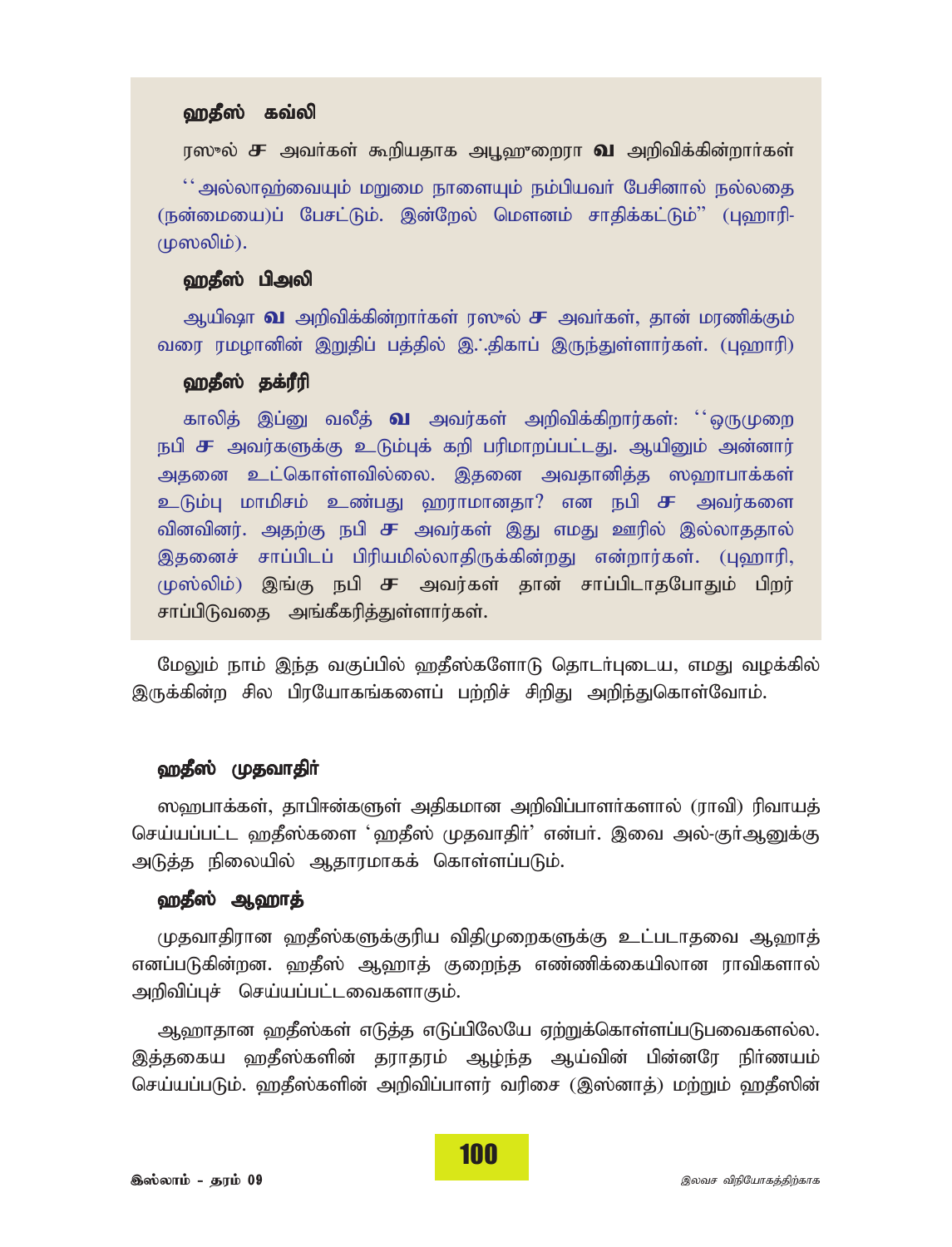உள்ளடக்கம் (மதன்) என்ற இரண்டு பகுதிகளும் நன்கு ஆய்வு செய்யப்படும். இவற்றில் ஏற்கத்தக்க ஹதீஸ்களை மக்பூல் என்றும் ஏற்கப்படாதவை மர்தூத் என்றும் அழைக்கப்படும். ஹதீஸ் ஸஹீஹ், ஹதீஸ் ஹஸன் ஆகியவை மக்பூல் வகையைச் சார்கின்றன. ழஈப், மவ்லூ.: போன்றன மா்தூதுக்கு உதாரணங்களா கின்றன.

நம்பத் தகுந்த சரியான ஹதீஸ்கள், ''ஹதீஸ் ஸஹீஹ்'' எனப்படுகின்றன. இவற்றின் இஸ்னாத் உயர் பண்புகளைக் கொண்ட ராவிகளை உள்ளடக்கி யிருக்கும். இத்தகைய ஹதீஸ்களது ''மதன்" (உள்ளடக்கம்) குறைகளற்றதாக அமைந்திருக்கும். ''ஹஸன்'' எனப்படும் ஹதீஸ்கள் ஸஹீஹுக்கு அடுத்த நிலையில் கணிக்கப்படுகின்றன. ஸஹீஹான ஹகீஸ்களின் ராவிகள் பூரணமான ஞாபக சக்தியைப் பெற்றிருக்க, ஹஸனான ஹதீஸ்களின் ராவிகள் ஒரு சிலரின் ஞாபக சக்தி குறைபாடுடையதாகக் காணப்படும். ராவிகளது நம்பகத் தன்மை யில் குறைபாடுடைய ஹதீஸ்களை ''ழஈப்" (பலவீனமானவை) எனக் கூறுவோம். இத்தகைய ஹதீஸ்கள் சட்டவாக்கத்துக்குப் பயன்படுத்தப்படுவதில்லை. எனினும், அமல்களின் சிறப்புக்களைக் கூறுவதற்குப் பயன்படுத்தலாம். ''மவ்மூஆத்'' எனப் படுபவை நபி சு அவர்கள் மீது போலியாக இட்டுக்கட்டப்பட்டவற்றைக் குறிக்கின் றன.